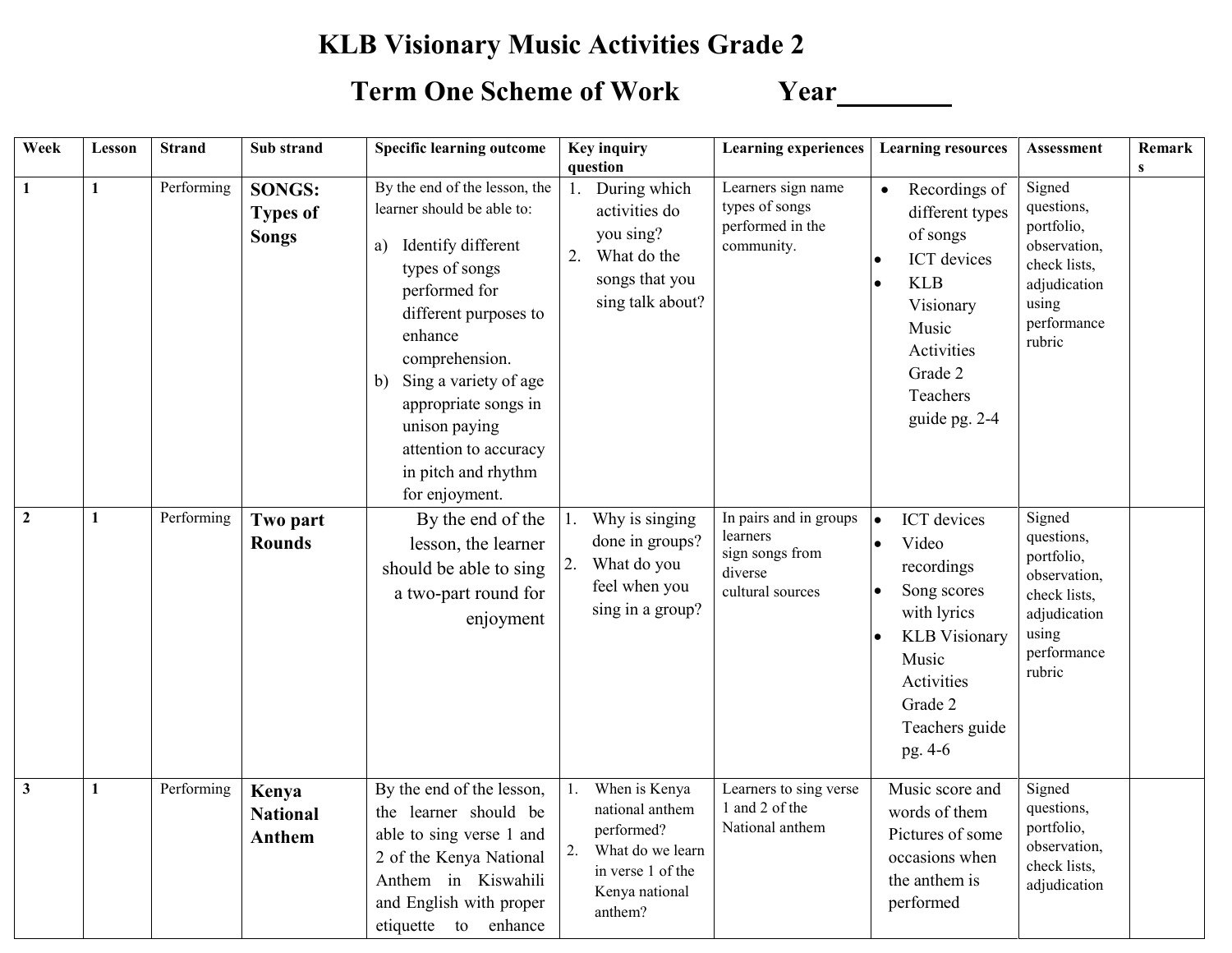|                         |   |            |                                                                                  | patriotism, cohesion and<br>peaceful co-existence.                                                                                                                                                                                                                           | 3.       | What do we learn<br>in verse 2 of the<br>Kenya national<br>anthem?                                                                          |                                                                                                                                                               |                                     | ICT devices and<br>recordings of the<br>anthem<br><b>KLB</b> Visionary<br>Music Activities<br>Grade 2 Teachers<br>guide pg. 6-9                      |                                                                                                                      |  |
|-------------------------|---|------------|----------------------------------------------------------------------------------|------------------------------------------------------------------------------------------------------------------------------------------------------------------------------------------------------------------------------------------------------------------------------|----------|---------------------------------------------------------------------------------------------------------------------------------------------|---------------------------------------------------------------------------------------------------------------------------------------------------------------|-------------------------------------|------------------------------------------------------------------------------------------------------------------------------------------------------|----------------------------------------------------------------------------------------------------------------------|--|
| $\overline{\mathbf{4}}$ | 1 | Performing | <b>Elements of</b><br>music and<br>vocal<br>techniques                           | By the end of the lesson,<br>the learner should be able<br>to:<br>Sing different songs<br>a)<br>while observing the<br>elements of music as a<br>basis of musicianship.<br>Use different vocal<br>$\mathbf{b}$<br>techniques while<br>singing for effective<br>communication | 2.       | What elements<br>of music would<br>you apply in<br>singing?<br>What vocal<br>techniques<br>would you use<br>for effective<br>communication? | Learners to identify<br>elements of music<br>Learners to discuss<br>vocal techniques<br>Learners to sing<br>different songs<br>observing elements<br>of music | $\bullet$<br>$\bullet$              | Music scores<br>and lyrics<br>ICT devices<br>Recorded music<br><b>KLB</b> Visionary<br>Music<br>Activities<br>Grade 2<br>Teachers guide<br>pg. 9-10  | Signed<br>questions,<br>portfolio,<br>observation,<br>check lists,<br>adjudication<br>using<br>performance<br>rubric |  |
| 5                       | 1 | Performing | <b>Expression of</b><br>ideas,<br>feelings and<br>emotions<br>through<br>singing | By the end of the lesson,<br>the learner should be able<br>to:<br>Express ideas,<br>a)<br>feelings and emotions<br>through singing for<br>self-expression and<br>effective<br>communication.<br>Sing familiar songs<br>b)<br>with body movements<br>for self-expression      | 2.<br>3. | What songs do<br>you like to<br>sing?<br>What do you<br>learn from the<br>song?<br>What do you<br>feel when you<br>sing them?               | learners to express<br>ideas, feelings and<br>thoughts through<br>music<br>sing familiar songs<br>with body movements                                         | $\bullet$<br>$\bullet$              | <b>ICT</b><br>equipment<br>Music scores<br>Song book<br><b>KLB</b><br>Visionary<br>Music<br>Activities<br>Grade 2<br>Teachers<br>guide pg. 11-<br>13 | Signed<br>questions,<br>portfolio,<br>observation,<br>check lists,<br>adjudication<br>using<br>performance<br>rubric |  |
| 6                       | 1 | Performing | Solo and<br><b>Choral</b><br>performances                                        | By the end of the<br>lesson,<br>the<br>learner<br>should<br>able to<br>be<br>perform familiar songs<br>individually and as a<br>solo performance or in                                                                                                                       | 2.       | Which songs<br>would you<br>enjoy singing<br>alone?<br>Which song do<br>you enjoy<br>singing with                                           | Learners to perform<br>individual and choral<br>performances                                                                                                  | $\bullet$<br>$\bullet$<br>$\bullet$ | Song book<br>ICT devices<br>Relevant music<br>scores and<br>lyrics<br><b>KLB</b> Visionary<br>Music                                                  | Signed<br>questions,<br>portfolio,<br>observation,<br>check lists,                                                   |  |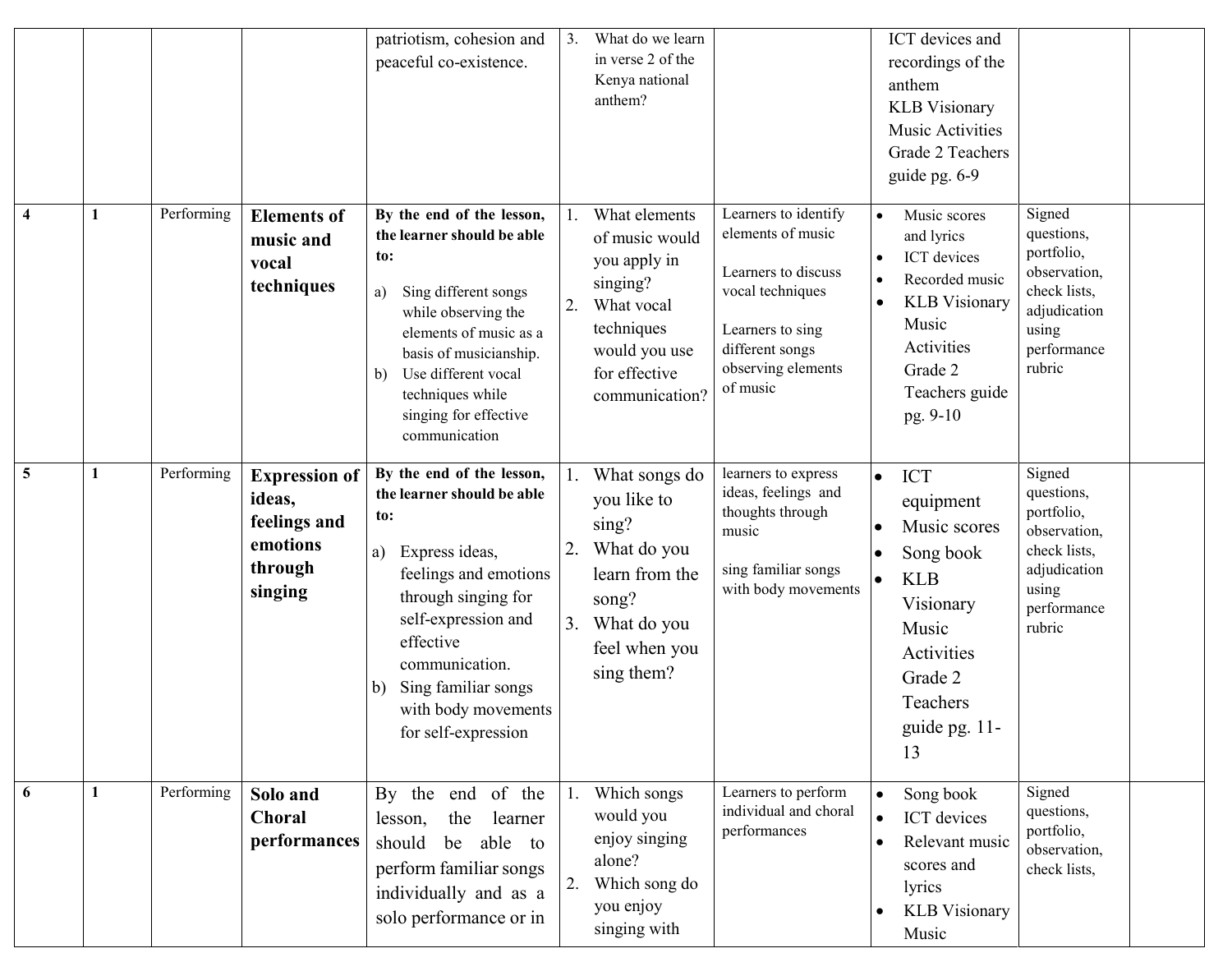|                |              |            |                                          | for<br>a choral group<br>communication<br>and<br>enjoyment.                                                                                                                                                                           | 3.             | others in a<br>group?<br>Why do you<br>sing in a<br>group?                                                                                                                            |                                                                                                        | Activities<br>Grade 2<br>Teachers guide<br>pg. 13-14                                                                                                                         |                                                                                    |  |
|----------------|--------------|------------|------------------------------------------|---------------------------------------------------------------------------------------------------------------------------------------------------------------------------------------------------------------------------------------|----------------|---------------------------------------------------------------------------------------------------------------------------------------------------------------------------------------|--------------------------------------------------------------------------------------------------------|------------------------------------------------------------------------------------------------------------------------------------------------------------------------------|------------------------------------------------------------------------------------|--|
| $\overline{7}$ |              |            |                                          |                                                                                                                                                                                                                                       |                | <b>HALF TERM</b>                                                                                                                                                                      |                                                                                                        |                                                                                                                                                                              |                                                                                    |  |
| $\bf{8}$       | 1            | Performing | <b>Songs from</b><br>diverse<br>cultures | of the<br>By the end<br>the<br>learner<br>lesson,<br>able to<br>should<br>be<br>appreciate and enjoy<br>singing songs<br>from<br>diverse cultures                                                                                     | 1.<br>2.<br>3. | What do you<br>like about songs<br>sung in your<br>language?<br>What do you<br>like about song<br>sung in other<br>languages?<br>Why should we<br>sing song in<br>other<br>languages? | In pairs and in groups<br>learners<br>sign songs from<br>diverse<br>cultural sources                   | Recorded songs<br>performance on<br>ICT devices<br><b>ICT</b> devices<br>Song books<br><b>KLB</b> Visionary<br>Music<br>Activities<br>Grade 2<br>Teachers guide<br>pg. 14-15 | Signed<br>questions,<br>portfolio,<br>observation,<br>check lists,                 |  |
| 9              | $\mathbf{1}$ | Performing | <b>Singing</b><br><b>Games</b>           | By the end of the lesson,<br>the learner should be able<br>to:<br>Perform various<br>a)<br>singing games from<br>the local culture for<br>enjoyment<br>Perform various<br>b)<br>singing games from<br>other cultures for<br>enjoyment | 2.<br>3.       | Which songs<br>do children like<br>singing?<br>Which songs<br>do children<br>sing while<br>playing?<br>What do<br>children imitate<br>while singing<br>such songs?                    | Learners are guided to<br>watch a variety of live<br>or recorded singing<br>games from the<br>locality | ICT devices<br>Audio/visual<br>materials<br>Costumes<br>Singing games<br>song book<br><b>KLB</b> Visionary<br>Music Activities<br>Grade 2 Teachers<br>guide pg. 19-22        | Signed<br>questions,<br>portfolio,<br>observation,<br>adjudication,<br>check lists |  |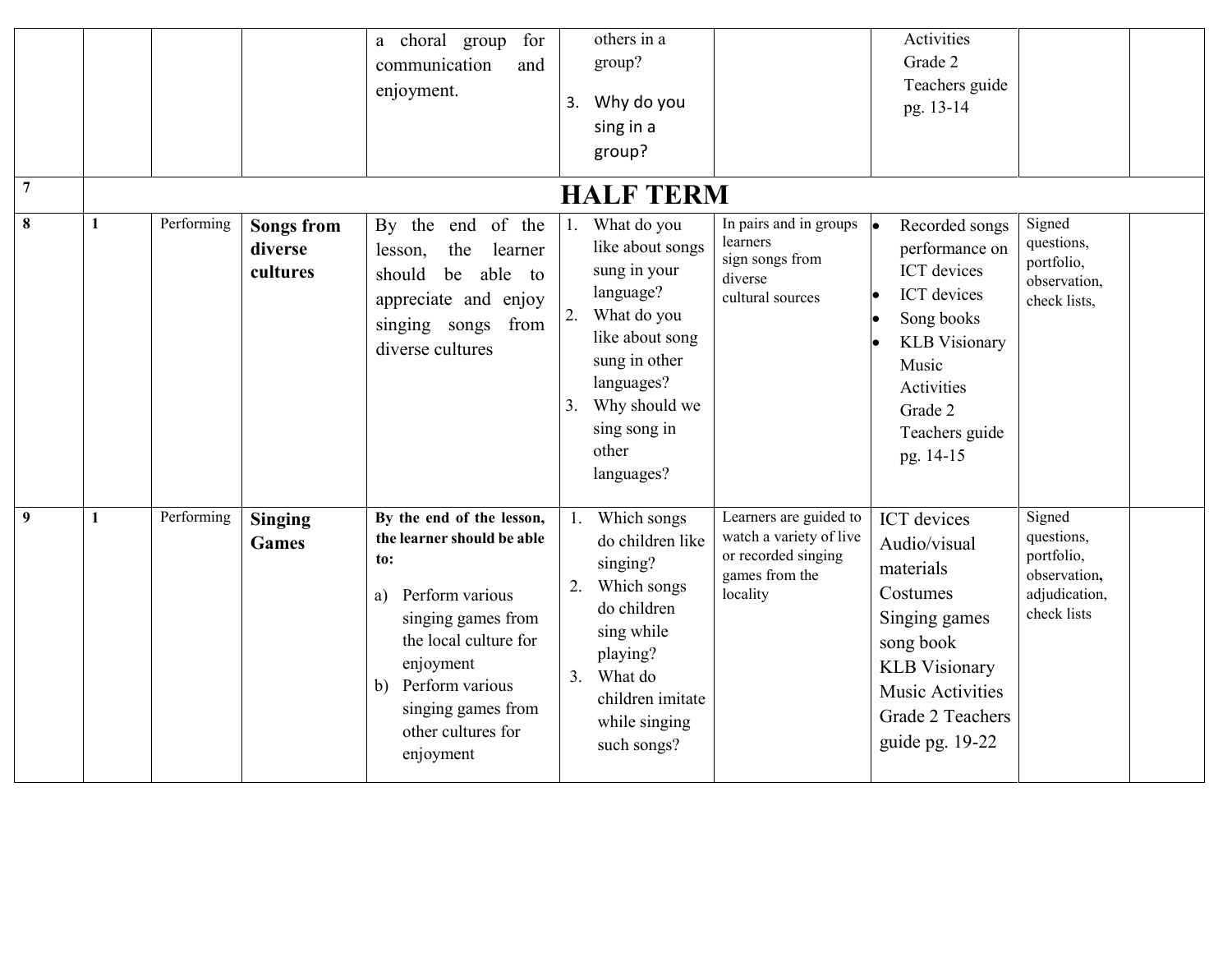| 10 |   | Performing | <b>Aspects of</b><br>singing<br>games               | By the end of the lesson,<br>the learner should be able<br>to perform singing games<br>from local and other<br>cultures with appropriate<br>application of aspects of:<br>Singing for enjoyment<br>a)<br>Movement for<br>b)<br>enjoyment<br>Props for enjoyment,<br>C)<br>and<br>Costumes for<br>d)<br>enjoyment. | 2.<br>4. | 1. How do you tell<br>a good singer?<br>How do you tell<br>a good dancer?<br>3. How are<br>performers of<br>singing games<br>dressed?<br>What materials<br>or things are<br>used while<br>performing<br>singing games?      | Learners perform age<br>appropriate signed<br>singing games with<br>game                                                                                                                                                                                | <b>ICT</b> devices<br>Audio-visual<br>devices<br>Costumes<br>Relevant props<br>Singing game<br>book<br><b>KLB</b> Visionary<br><b>Music Activities</b><br>Grade 2 Teachers<br>guide pg. 22-28 | Signed<br>questions,<br>portfolio,<br>observation,<br>adjudication,<br>check lists |  |
|----|---|------------|-----------------------------------------------------|-------------------------------------------------------------------------------------------------------------------------------------------------------------------------------------------------------------------------------------------------------------------------------------------------------------------|----------|-----------------------------------------------------------------------------------------------------------------------------------------------------------------------------------------------------------------------------|---------------------------------------------------------------------------------------------------------------------------------------------------------------------------------------------------------------------------------------------------------|-----------------------------------------------------------------------------------------------------------------------------------------------------------------------------------------------|------------------------------------------------------------------------------------|--|
| 11 | 1 | Performing | <b>Safety</b><br>precautions<br>in singing<br>games | By the end of the<br>lesson, the learner<br>should be able to take<br>precautions during<br>performance of singing<br>games:<br>From local cultures<br>a)<br>for own safety<br>From other cultures<br>b)<br>for others, safety                                                                                    | 2.<br>3. | What injuries do<br>children get<br>while playing?<br>What injuries<br>can a child get<br>while<br>performing<br>singing games?<br>What should<br>children do to<br>avoid injuries<br>while<br>performing<br>singing games? | Practice and<br>performance of<br>signed singing<br>games to be done in<br>pairs and in groups.<br>• In groups learners<br>practice game<br>etiquette and share<br>available resources<br>equitably during<br>performance of<br>signed singing<br>games | <b>ICT</b> devices<br>Audio-visual<br>devices<br>Costumes<br>Improvised props<br><b>KLB</b> Visionary<br><b>Music Activities</b><br>Grade 2 Teachers<br>guide pg. 28-31                       | Signed<br>questions,<br>portfolio,<br>observation,<br>adjudication,<br>check lists |  |
| 12 | 1 | Performing | <b>Etiquette in</b><br>singing<br>games             | By the end of the lesson,<br>the learner should be able<br>to:<br>Perform singing<br>a)<br>game following<br>games etiquette for<br>own and other's<br>respect<br>Share available<br>b)<br>resources during<br>performance of                                                                                     | 3.       | How do people<br>respect one<br>another?<br>When do you<br>become unhappy<br>with yourself and<br>friends while<br>performing a sing<br>game?<br>What play<br>things/apparatus<br>are shared while                          | In groups and<br>individually<br>learners are guided<br>in performing<br>signed singing<br>games from the<br>local cultures                                                                                                                             | Recorded videos<br>Relevant props<br>e.g. ropes, tins<br>Costumes<br>Improvised props<br><b>KLB</b> Visionary<br>Music Activities<br>Grade 2 Teachers<br>guide pg. 31-34                      | Signed<br>questions,<br>portfolio,<br>observation,<br>adjudication,<br>check lists |  |